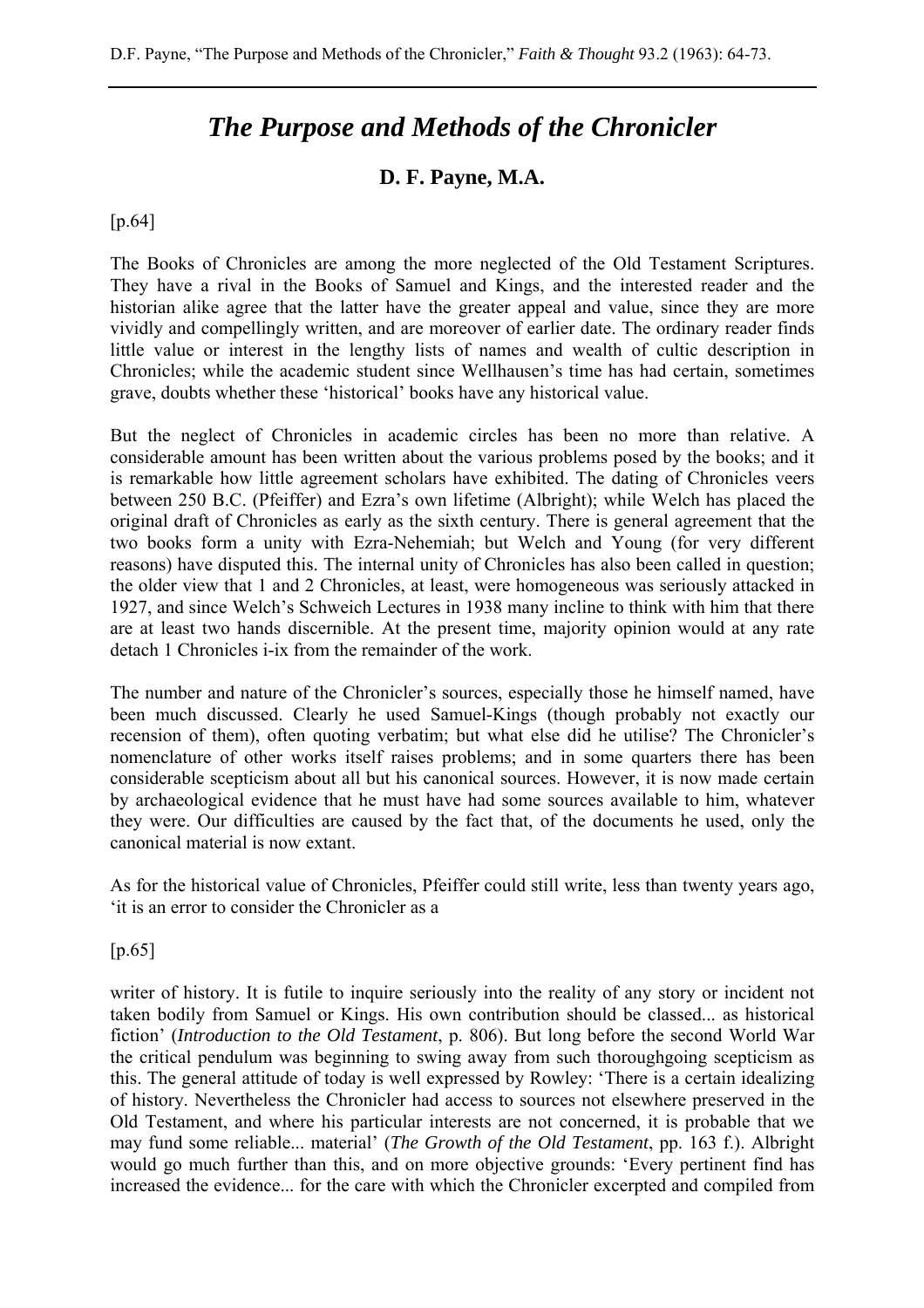older books, documents and oral traditions which were at his disposal' (*The Biblical Archaeologist*, v (1942), p.53). Unfortunately, pertinent finds are rare, and for much of the Chronicler's work there is no confirmation as yet. But in view of such archaeological evidence, Bright in his *History of Israel* has treated the Chronicler with respect, assessing each item of information from him on its merits; and time and time again the conclusion is that the balance of probability supports the Chronicler's accuracy. Such may be the trend of opinion; but not all would share the faith in the Chronicler exhibited by the Albright school. It is certain that there is among scholars considerable difference of opinion in detail as to what is fact and what fiction in the Books of Chronicles.

But of all the problems of Chronicles, probably the one which has received the widest variety of proposed solutions is the question of the writer's purpose. To name but two suggestions, there is the anti-Samaritan-polemic hypothesis of Torrey, and the pro-Levite-propaganda theory of Pfeiffer (who goes so far as to suggest that the Chronicler was threatening that the Levites would go on strike unless their conditions of service improved!). The weakness of both of these theories is that they entail so much reading between the lines. Torrey, for example, speaks of a 'half-concealed polemic', remarking that the Chronicler, was of course much too shrewd... to introduce into his history any open polemic against the Samaritans' (*American Journal of Semitic-Lauguages and Literatures*, xxv (1909), p. 200). The polemic is more than half-concealed, one feels; and it is by no means self-evident, despite Torrey's 'of course', why it required concealment at all. Nobody would suggest that the Chronicler approved of the schismatic worship

## [p.66]

of the north; but the evidence suggests that he was ignoring the Samaritan cultus rather than attacking it. As for Pfeiffer's proposition, none can deny that the Chronicler was very interested in the Levites (and the view that he himself was a Levite has much to commend it); but it may be doubted whether a blatantly un-historical portrayal of the Levites and their status would have had much value or effect as propaganda. It seems that both Torrey and Pfeiffer may have confused the Chronicler's interests and presuppositions, on the one hand, with his purpose and aims on the other. There is virtual unanimity between scholars about his interests―the cult, the theocracy, and the house of David. But was his aim to bolster up belief in, or support for, any of these; or do these recurrent themes simply indicate which historical aspects most appealed to him?

While the quest for a biblical writer's purpose is an important and profitable study, there does exist the danger of overlooking the obvious. Concerning the Chronicler in particular, the quest for his purpose is often based on the premise that he was no historian (cf. the quotation from Pfeiffer, above). If he was writing historical fiction, clearly he must have had some justification for it, and felt it would serve some purpose. Thus we fund ourselves returning to the question of historicity. Did the Chronicler himself think he was a historian? Or was he consciously a propagandist, disinterested in historical truth? Some analysis of his work is essential, not only in order to ascertain the historical value of it for us, but also to gain some insight into the writer's mind and outlook. Why is it that he is not generally viewed as a reliable historian?

Some of the charges of inaccuracy brought against the Chronicler are relatively trivial—for instance, the fact that his battle scenes appear rather unrealistic and idealised. The chief problems are the figures he records, which are at times impossibly high, and moreover at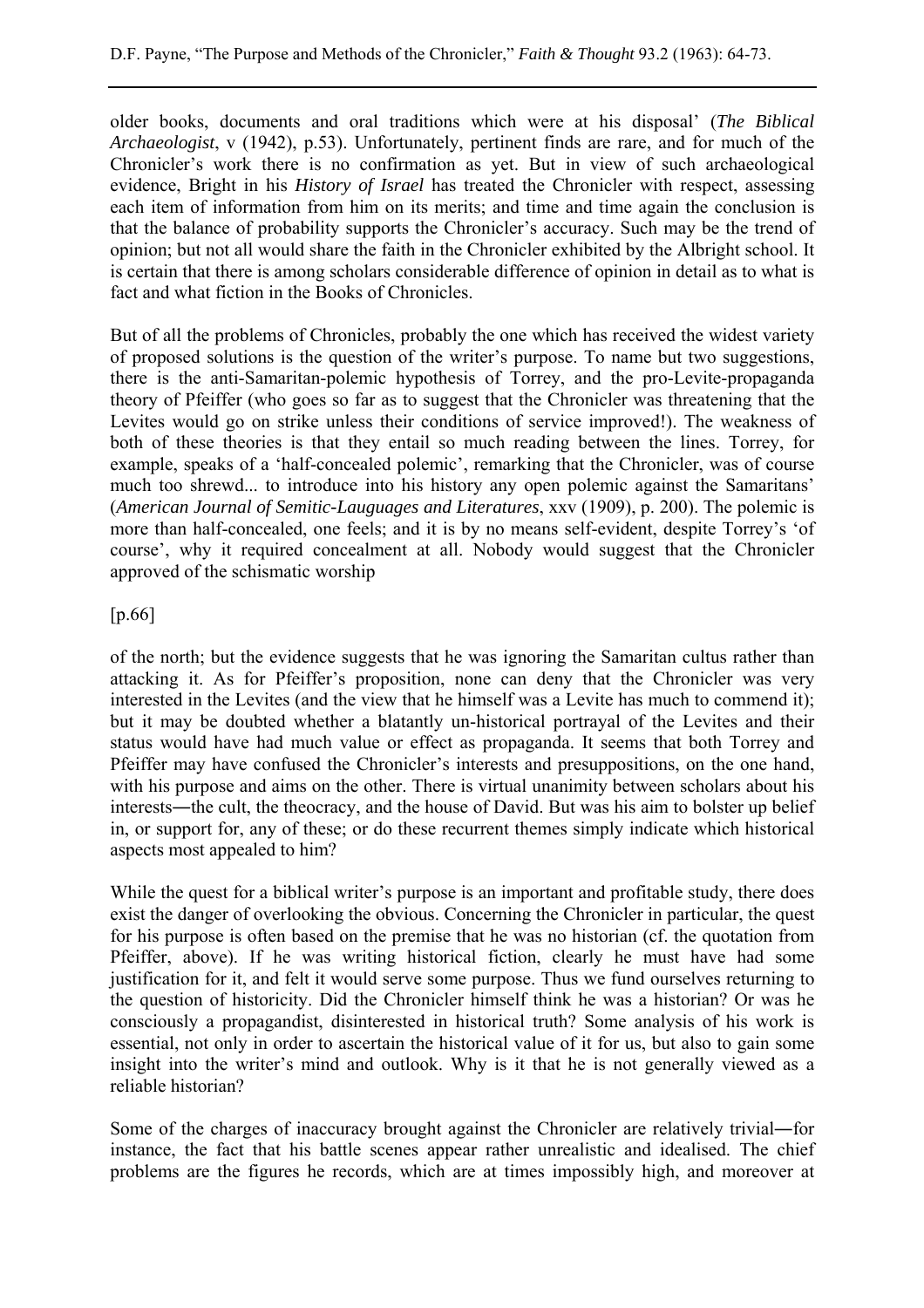variance with those of Samuel-Kings sometimes; the fact that a number of unsupported stories of the Chronicler fit his philosophy so remarkably that they could well be inventions to lend support to that philosophy; thirdly, that there are occasions (not frequent, admittedly) where it is very difficult, if not impossible, to reconcile Chronicles with Samuel-Kings; and finally that his cultic description seems totally anachronistic.

Many writers have treated the numerical issue as paramount, and taken it by itself as proving conclusively that the Chronicler was careless of historical truth. But the matter is not so simple, as is made clear by some very pertinent remarks by H. L. Ellison (in the *New Bible Commentary*) and E. J. Young (*Introduction to the Old Testament*). The numbers

[p.67]

found in Chronicles are not uniformly higher than those of Samuel-Kings; they are not invariably astronomical; and here and there they seem to be based on sources not utilised by the earlier account. 2 Chronicles xxi. 5 (compared with 2 Sam. xxiv. 9) will serve as a good illustration of these three facts. However the figures are to be explained, a charge of gross exaggeration does not cover all the facts. In view of the frequent differences in spelling of names between Samuel-Kings and Chronicles, one feels that the strong probability of errors in transmission must be taken into account. That the numbers in Chronicles present problems is undeniable; but the relevance of these problems to the question of historicity is uncertain.

It is also unsafe to assume that because the Chronicler had a clearly discernible motive for telling some story he must therefore have invented it. It is evident that he included the report of Manasseh's misadventure and subsequent repentance to prove a point, i.e. the doctrine of divine retribution and reward; but that in itself does not prove the tale to be a fiction. To this day, historians select material that is likely to support their theses; the invention of suitable material is a rarer phenomenon. If, then, we approach each unsupported story of the Chronicler with this sole criterion, whether or not his motive for including it is transparently clear, we shall have no way of telling what is selected and what invented material. Archaeology may yet provide some answers; the criterion of historical probability may be utilised; but we have not always adequate criteria on which to assess the record, and it is therefore vital that some assessment of the Chronicler himself be undertaken. If he counted himself a historian, and if he had regard for historical verity, then we may well find his writings valuable and generally reliable records; but if on the other hand he was heedless of historical accuracy, then of course we may brush his unsupported statements aside as quite untrustworthy.

Three pertinent questions about the Chronicler suggest themselves: what exactly was his attitude to sources; did he hope to supersede Samuel-Kings; and what was his attitude towards historical truth?

It is none too clear how many separate sources the Chronicler names. He alludes to Samuel-Kings under several titles; and indeed Wellhausen concluded that by all his references to sources he meant the same, single work. But an examination of such references indicates that at least the 'Acts of Uzziah' (2 Chron. xxvi. 22) and the 'Chronicles of the Kings of Israel' (2 Chron. xxxiii. 18) can have been no part of Samuel-Kings. Torrey and Pfeiffer, however, contended that the Chronicler 'invented'

[p.68]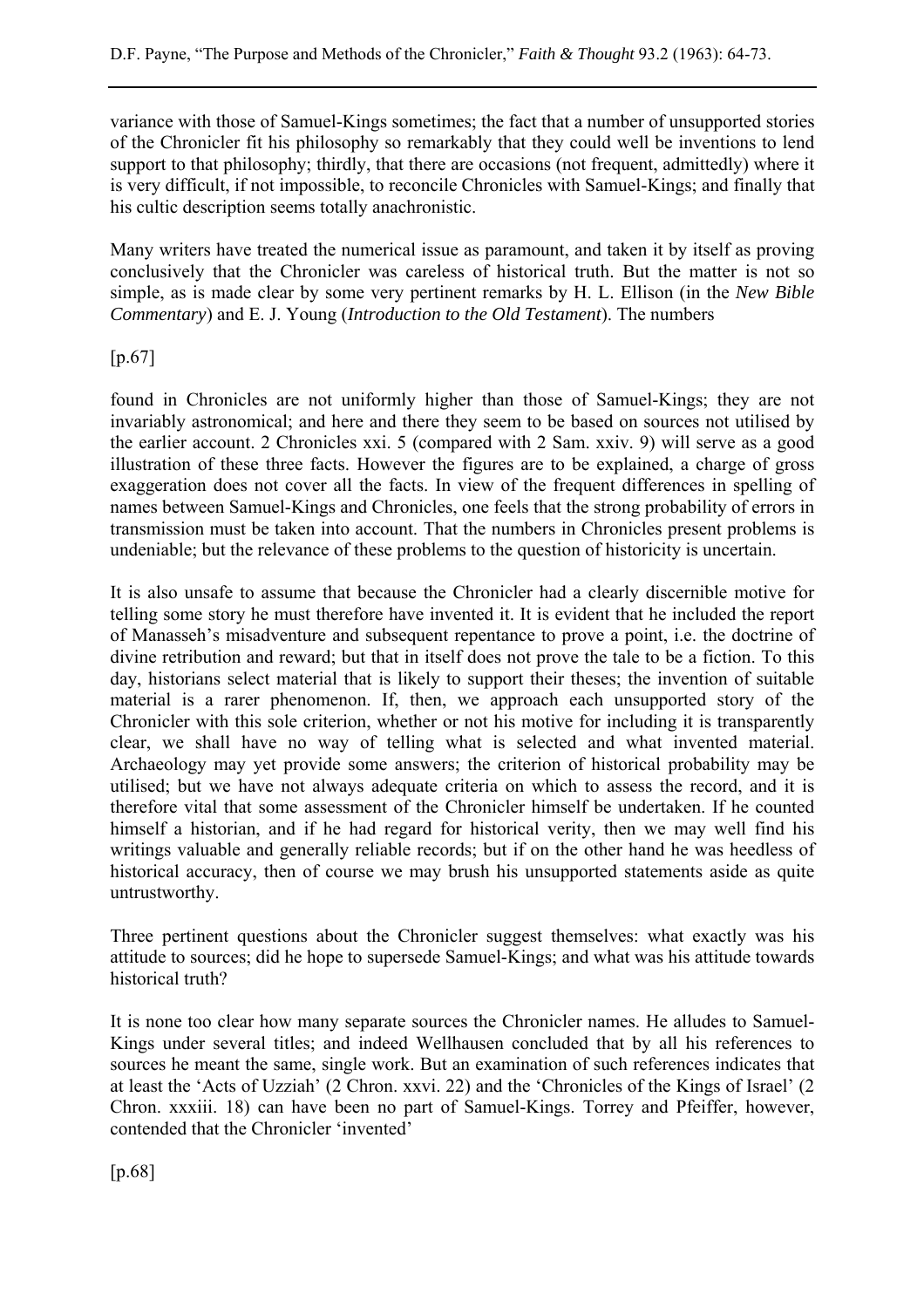sources; they were particularly suspicious of his 'Commentary on the Book of the Kings' (2 Chron. xxiv. 27). But there is no logical reason why the Chronicler should have used at least one source (i.e. Samuel-Kings, or its component parts) with extreme care, frequently quoting verbatim, and at the same time invented others. Whatever we make of the Chronicler, we must presume that he was at least consistent. Furthermore, there is no logical reason why he should have needed to invent sources at all. It is sometimes suggested that he referred to nonexistent sources in order to lend verisimilitude to his 'history'. But his use of references to other works does not support this thesis, which assumes that by them the Chronicler means 'My material comes from X', or even, 'If you don't believe me, see X'; whereas in fact he means 'if you want further information, see X'. Thus the source references lend no credence to his own statements whatever, and to invent them would have been pointless. If verisimilitude had been his intention, moreover, he would surely have given references every time he borrowed from earlier biblical works; but this is far from being his standard practice. The evidence, internal and external, indicates that he did make considerable use of source material; and one can fund no plausible reason why he should have invented the names of non-existent works.

Relatively few writers seem to have asked themselves the question whether the Chronicler hoped to supersede Samuel-Kings; but Torrey did give an answer, and a categorical one: 'It is certain that he did not mean to supplant the books of Samuel and Kings; he intended rather to supplement them' (op. cit. p. 163). His certainty seems well-founded; it is scarcely possible that the Chronicler can have hoped to eliminate the earlier biblical books, which must by his lifetime have possessed canonical authority. And in view of the whole range of his sources, it is highly improbable that our writer can have entertained for a moment any thought of superseding other works. Apart from the general unlikelihood, there is definite evidence against it. First, as we have seen, he himself refers readers to other sources for information. Second, here and there in his narrative he presupposes information contained in earlier works; thus he can commence his story proper (in 1 Chron. x) with an account of the battle of Gilboa and Saul's death there, without laying any foundations for this situation.

We may well share Torrey's certainty on this issue; the Chronicler cannot have hoped to supersede his sources. From this conclusion it follows that one can no longer accuse the Chronicler of distorting

[p.69]

history by his omissions (such as his lack of reference to David's adultery and murder and Solomon's apostasy). In any case, he did not consistently include the good and omit the bad points of these monarchs; while this is in general true, he included for instance the story of David's census and excluded the story of his generous treatment of Mephibosheth; and we must conclude that it was the writer's principles of selection, cultic and institutional matters having priority, that prompted his inclusions and omissions. It may be admitted, all the same, that did we not possess Samuel-Kings, we should have a rather different impression of David and Solomon than we do. But we do possess Samuel and Kings; and did not the Chronicler's first readers too have access to the earlier biblical books, or at least thorough acquaintance with their contents? Can the writer have hoped to persuade his readers that David was innocent of the seduction of Bathsheba and the murder of her husband? Surely not. Unless his express design was to supplant the earlier work, we can acquit him of any charge of distortion. It may perhaps be asked why he should include so much from Samuel-Kings if he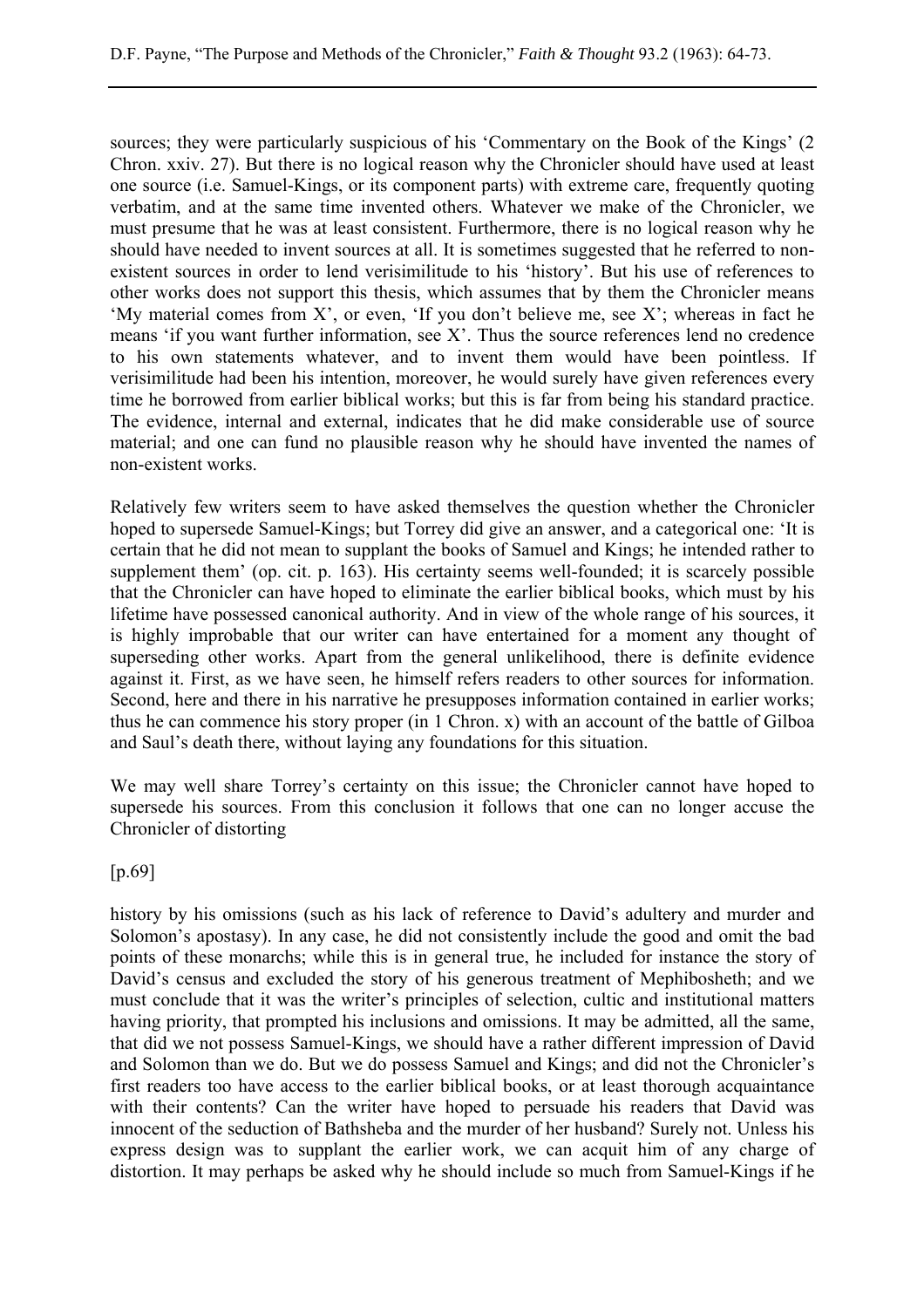wished merely to supplement, not to supersede. A ready answer is that he needed such material to fill out his history and to lay foundations for and to connect up his own contributions. For instance, he included the story of David's census (although detrimental to the great king) to lay a foundation for the choice of the temple site, and that in turn to lay a basis for all the cultic organisation he attributed to David. But it is not entirely fair to the Chronicler to compare his history with Samuel-Kings alone, and to speak of fresh material in Chronicles as being his own contribution. Since we possess none of his other sources, it is natural for us to speak in this way; but it is quite conceivable (unless he was Ezra, as Albright has suggested) that none of the material was his own contribution, only the compiling and editing and re-styling. If so, we can say that his purpose was to produce, utilising many sources, a history emphasising certain aspects of his nation's past.

What of his concern for historical truth? We have already suggested that in view of the existence of canonical and other records, the Chronicler could not have hoped to distort history by omissions. But he could, on the other hand, have been guilty of sins of commission, by incorporating fictitious details and stories. It is often argued or assumed that he had no regard for historical accuracy, and might well have acted in this way, relating imaginary incidents just to support his theological view-point. But a comparison of Chronicles with Samuel-Kings, and with relevant parts of the Pentateuch, shows that for the most part the

[p.70]

writer was scrupulously careful to record with accuracy. In. many cases where there are noteworthy changes, it is of interest to note that he kept as closely as possible to his source. His description of the accession of Joash, for instance, certainly introduces the mention of Levites, and sets them in a prominent position; but all the detail of z Kings xi is included. The name 'Carites' no longer appears, it is true, but they still figure in the narrative, as 'captains of hundreds'. Similarly where Manasseh's reign is concerned; a falsifier of history would surely have found it easy enough to gloss over the length of the reign, or else to dispute or disregard the king's wickedness; the Chronicler accepts both these features of the story as incontrovertible facts. Pfeiffer himself, for all his disparagement of the Chronicler, points out how careful he was not to attribute to Moses any non-Pentateuchal cultic regulation (with a single exception). Welch attributes to his hypothetical reviser (the second hand in Chronicles) a similar meticulous care; for when this reviser was faced with data which offended him cultically, he was happy to add and to distort, we are told, but it appears that time and time again he left the original data in the text. In his discussion of Josiah's passover (2 Chron. xxxv), for instance, Welch states that the reviser 'objected to the presence of cattle among the paschal victims, and therefore he turned them into burnt offerings, though the law did not provide for sacrifices of that character at passover' (*The Work of the Chronicler*, p. 146). But surely it would have been so much simpler quietly to excise the offending animals from the text? It is particularly remarkable that the priestly reviser should have failed to remove or to transform 2 Chronicles xxix. 34, with its disparagement of the priests.

Such pieces of evidence lead to the conclusion that the Chronicler (and a later editor too, possibly) was careful not to change the data gleaned from earlier records. Against this one has to set the fact that there are here and there in Chronicles details difficult to reconcile with Samuel-Kings. The argument that here, at least, the Chronicler has deliberately distorted facts to achieve some purpose of his own seems plausible enough, until one stops to ask exactly what that purpose was in each instance; for there are passages where the alterations serve no discernible theological motive. Why, for example, did he find it necessary to revise the details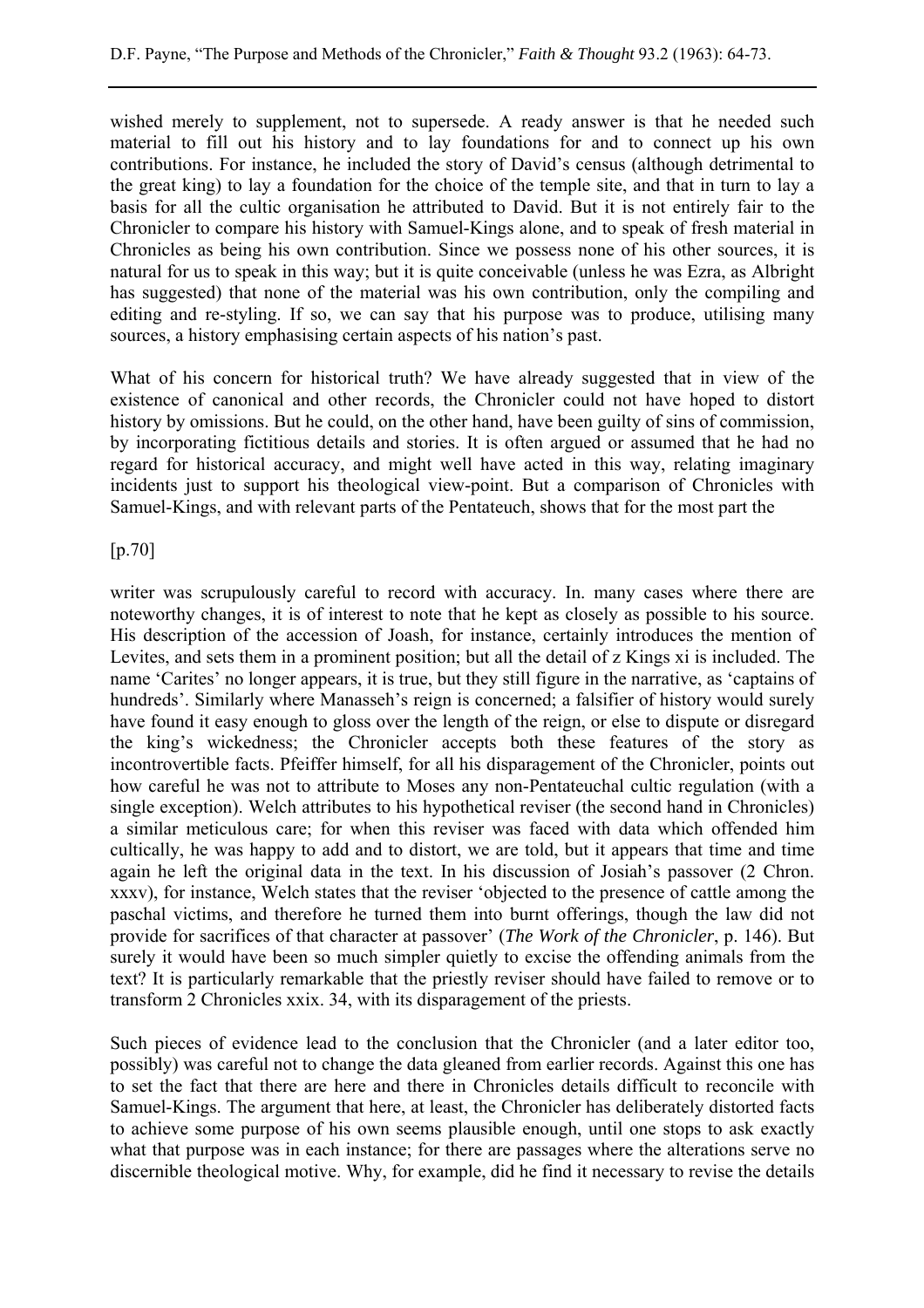of the death of Ahaziah of Judah (2 Chron. xxii. 7-9)? The changes concern nothing but venue and chronology, and it is difficult to account for them. Or again the genealogy of Benjamin in 1 Chronicles viii. 1-5 is considerably different from the lists of names in Genesis xlvi. 21 and Numbers xxvi. 38-40 alike. Major textual disorder

[p.71]

may account for both of these variations in Chronicles; but another possible explanation for the Chronicler's alterations presents itself when we read 2 Chronicles xxxvi. 5-7, and observe that the writer appears to retract from Jehoiachin's reign to Jehoiakim's the date of the first deportation to Babylon. Here, to be sure, a theological motive for the change is readily found; but there is evidence that the Chronicler did not invent the story in the fact that Daniel i. 1 f. also refers to the incident, giving slightly different details. This evidence points to the conclusion that the Chronicler not only utilised sources other than Samuel-Kings, but also sometimes, for reasons known to himself, preferred them to the biblical records. If so, it would appear that he took pains to record what he believed to be historically accurate, even though it occasionally involved alterations to the canonical material.

Thus there is good reason to accept the general reliability and historicity of Chronicles. Why, then, have so few scholars of the last 100 years been willing to concede this? Undoubtedly because of the wealth of cultic detail in Chronicles, which so little accords with generally held views of cultic developments in Israel. Pfeiffer, indeed, complained that Albright's early dating (which has much to commend it) was 'revolutionary in its implications', and added, 'only scholars who reject the Wellhausen theory *in toto* could accept Albright's dating' (op. cit. pp. 811 f.). How much more revolutionary the suggestion. that the Chronicler's cultic data may be viewed as historically accurate! But the only reasonable alternative theory is that he was attempting to bring up to date all cultic description, crediting David and his successors with the cultic organisation of his own post-exilic era. Such methods might be expected and even forgiven in a historian of ancient times. However, the evidence does not really support this view. *Ex Hypothesi*, the Chronicler should have been following P, the latest Pentateuchal code; but this is just what he did not do. To quote Snaith, 'The relation of the Chronicler's writings to the JEDP scheme is confused' (in H. H. Rowley, ed., *The Old Testament and Modern Study,* p. 110). Many attempts have been made to solve this problem, without much success. So great are the difficulties that Pfeiffer came to the conclusion that the cultic detail of Chronicles must be invented―mere propaganda to raise Levite status. Welch's solution is less drastic: for him, the data according with D was from the original Chronicler, and the data according with P from the reviser, who was also responsible for the non-Pentateuchal data, which he introduced in an effort to harmonise conflicting Pentateuchal regulations. This hypothesis means separating

[p.72]

Ezra-Nehemiah from the original draft of Chronicles, however, and if we may quote Pfeiffer on a different issue, 'To suppose... that two distinct authors... may have used similar "style and diction", is to discard one of the fundamental canons of literary criticism' (op. cit. p. 805).

It is surely a far simpler expedient to suppose that the Chronicler was accurately reporting cultic developments as they had occurred. Why otherwise should he have portrayed Hezekiah's passover celebrations (2 Chron. xxx) as such a highly irregular proceeding? This passover took place in the 'wrong' month, it lasted twice as long as was normal, and the